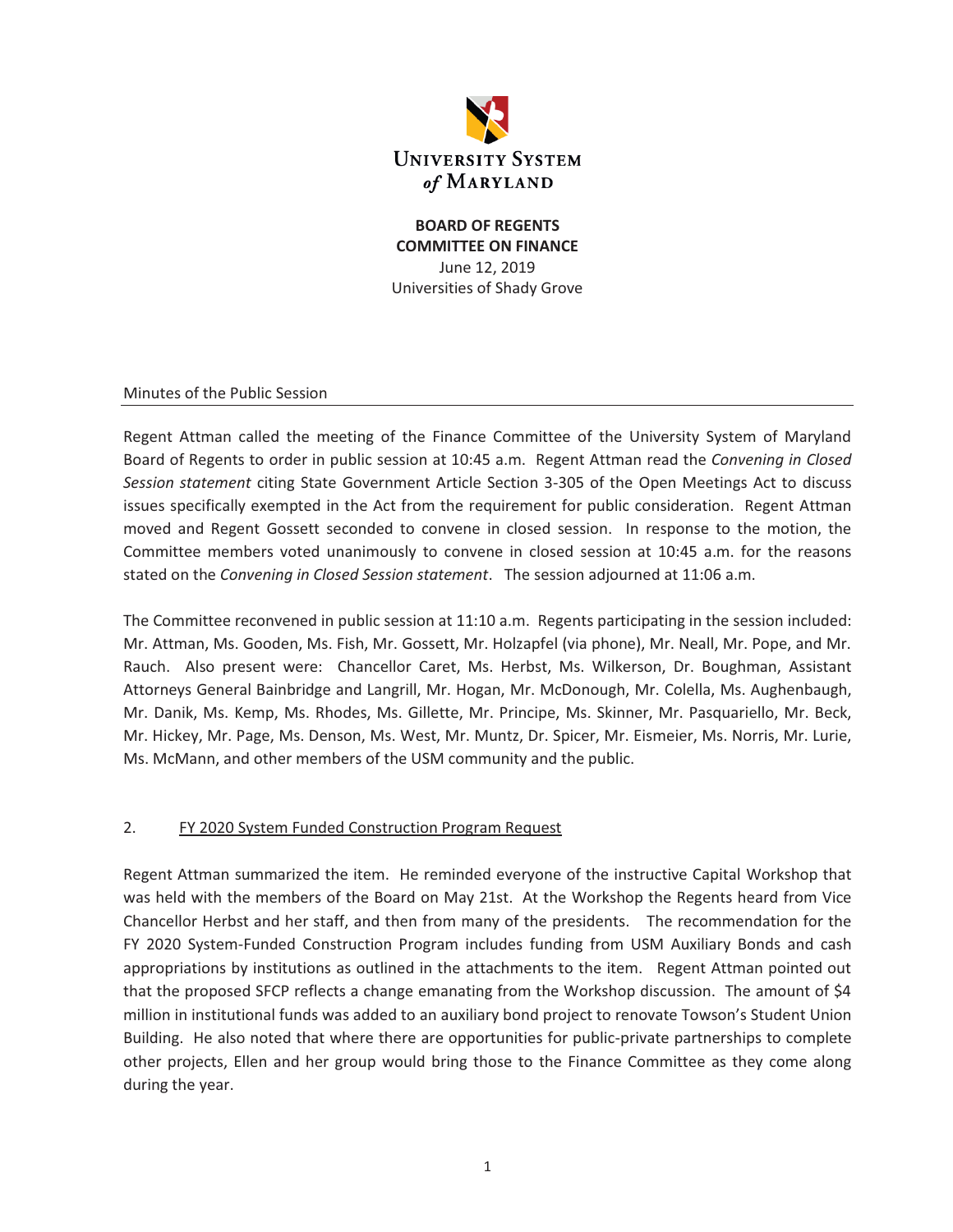Regent Attman also took an opportunity to explain that a key component of the System-Funded Construction Program involves student housing; and the primary objective of the Board continues to be supporting health and safety improvements for students living on campus. He described that College Park and Frostburg are in the midst of multi-year plans to renovate and upgrade their residence halls. In looking at the work proposed in the current plan, there are a number of renovation projects in residence halls currently in use at four different campuses: Frostburg, Towson, UMBC, and College Park. These projects, with funding that has been previously approved and new funds contained in the proposed budget, will invest \$255 million in improving the components to enhance the health and safety students living on campus—including major improvements to heating, ventilation and air conditioning systems, preventing exterior water infiltration, replacing plumbing and electrical systems, and adding security and alarm systems.

**The Finance Committee recommended that the Board of Regents approve the FY 2020 System Funded Construction Program request with the conditions listed (and within the attached materials) and authorize the Chancellor to make appropriate changes consistent with existing Board policies and guidelines. Any such changes will be reported to the Committee on Finance.** 

(Regent Attman moved recommendation, seconded by Regent Gossett; unanimously approved)

## 3. University System of Maryland: 41st Bond Resolution—Auxiliary Facility and Tuition Revenue Bonds

Regent Attman stated that the System has entered into an Indenture of Trust with a Trustee that provides protections and rights to purchasers of USM revenue bonds. The Indenture requires that the Board adopt a resolution to authorize the issuance of any series of Bonds to be used for project costs. The resolution authorizes the issuance of Revenue Bonds to finance \$122 million of academic and auxiliary facilities projects. Included in this resolution are six academic project authorizations approved by the legislature and signed into law by the Governor last month, including facilities renewal, totaling \$34 million, and eight auxiliary project authorizations totaling \$88 million that the committee had just recommended as a part of the System-funded Construction Program. Regent Attman added that the USM has a fantastic credit rating.

#### **The Finance Committee recommended that the Board of Regents approve the 41st Bond Resolution.**

(Regent Attman moved recommendation, seconded by Regent Gossett; unanimously approved)

### 4. University System of Maryland: FY 2020 Operating Budget

Regent Attman stated that this item represents the operating budget as approved by the Legislature during the Session. The final budget is required to be approved by the Board prior to July 1. He said that the FY 2020 operating budget reflects generous support from the Governor and General Assembly for the University System. Throughout the past year, vice chancellors Herbst and Hogan, together with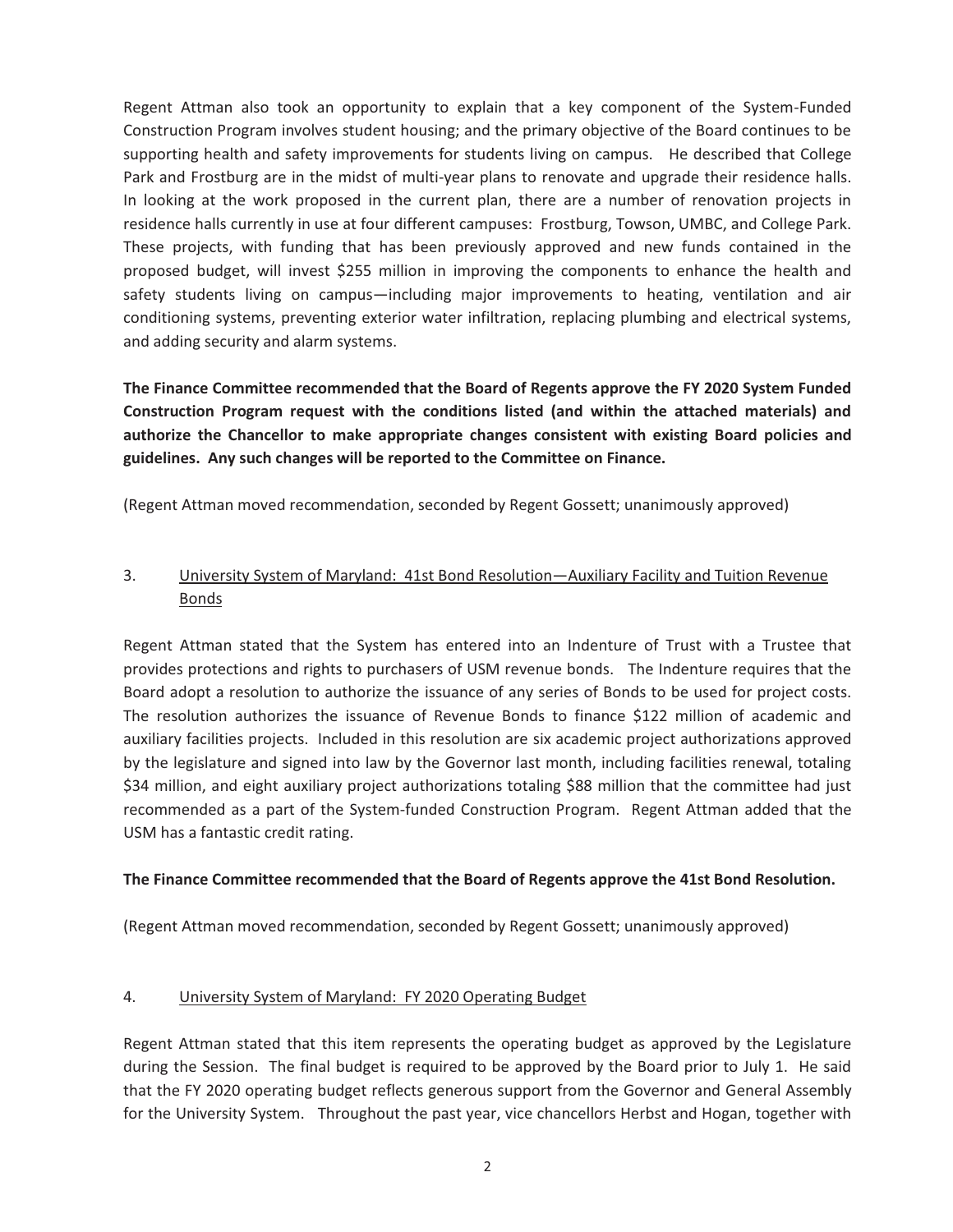the Chancellor have done a great job of keeping the Board informed on the strategic direction and progress of the budget. He drew the regents' attention to the state funding increase of \$107 million, a 7.7% increase over the FY 2019 level. This increase includes a cost of living adjustment for faculty and staff; \$20 million for the second year of the USM's Workforce Development Initiative; \$60 million of funding for the implementation of the strategic partnership under Senate Bill 1052; and funding for new facilities opening at College Park, Towson, UMBC, and at the Universities at Shady Grove. Regent Attman reminded everyone that the Workforce Development funding provided \$2 million for academic programs to be located in the new Biological Science Engineering facility under construction at Shady Grove. Regent Attman also offered that the amount of state support provided to the University System institutions made it possible to limit increases of resident undergraduate tuition to 2% for the upcoming year.

**The Finance Committee recommended that the Board of Regents approve the FY 2020 operating budget as submitted, with the Chancellor authorized to make appropriate changes consistent with existing board policies and guidelines. Any such changes will be reported back to the Board.** 

(Regent Attman moved recommendation, seconded by Regent Gooden; unanimously approved)

## 5. Biennial Nonexempt Market Salary Survey Report - Nonexempt Salary Structure Adjustment for FY 2020-2021

Regent Attman summarized the item. The System's Classification and Compensation Committee, comprised of compensation staff at each of the 12 USM institutions, conducted their biennial review of the nonexempt salary market. Their review determined that the overall market increased nearly 2% in 2018 and will likely increase again by 2% in 2019. Following the USM's "lead-meet-lag" compensation philosophy, the group recommended that the nonexempt salary structure be adjusted by 4.0%. As a result, those personnel who fall below the new minimum salaries for each range would have their salaries increased to the new limit. An estimated 1,100 nonexempt staff will receive pay raises of up to about 1% on the first day of the first pay period in FY 2020. The overall cost to implement the new pay structure is approximately \$214,000, excluding benefits.

## **The Finance Committee recommended that the Board of Regents approve the proposed Nonexempt Salary Structure Adjustment, effective for FY 2020 and FY 2021.**

(Regent Attman moved recommendation, seconded by Regent Gooden; unanimously approved)

#### 6. Proposed Amendments to Faculty and Staff Parental Leave Policies

Regent Attman stated that since 2012, the USM has offered guaranteed paid parental leave to faculty and staff under these two policies and that guaranteed paid parental leave is integral to the USM's initiative supporting "family friendly" leave policies. He explained that this item contains a proposal to expand the guaranteed paid parental leave benefit from 8 to 12 weeks. This expanded benefit will be in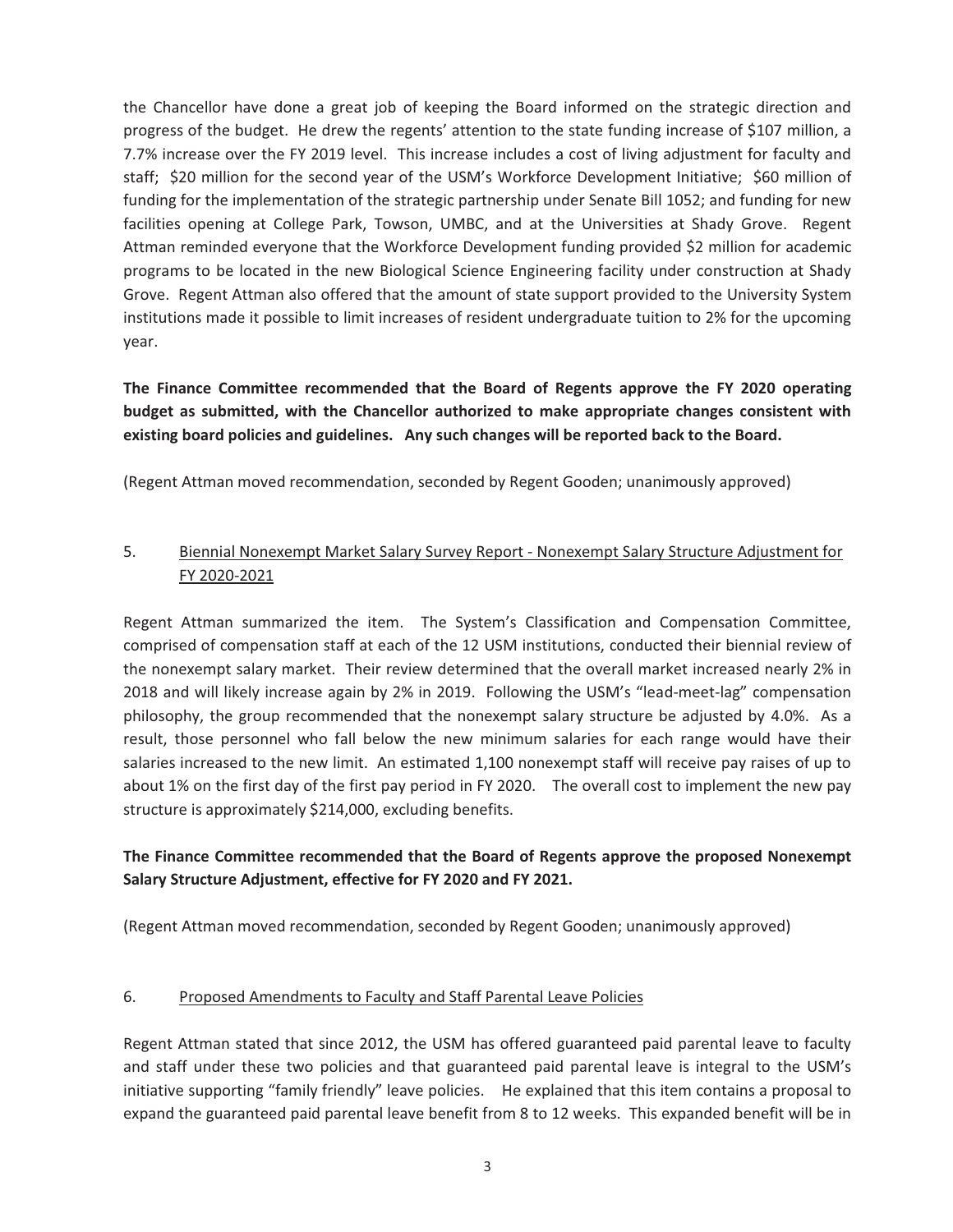keeping with the benefit provided to employees in the State Personnel Management System under the state Parental Leave law passed last year by the General Assembly. In addition to expanding the current benefit by four weeks, the proposed amendments to the parental leave policies reduce the employment period required to qualify for the benefit from twelve months to six months. As noted in the item, it is expected that the proposed amendments could result in very modest increases in leave usage, which could indirectly result in minimal cost increases.

# **The Finance Committee recommended that the Board of Regents approve the proposed amendments to the policies.**

(Regent Attman moved recommendation, seconded by Regent Gossett; unanimously approved)

## 7. Proposed Amendments to Faculty and Staff Sick Leave Policies and Contingent Employees Policy, and a new Policy on Sick and Safe Leave for Contingent Category I and Certain Other Employees

Regent Attman reviewed the package of four related sick leave policies affecting faculty, staff, contingent employees and student employees. Under the Healthy Working Families Act, most Maryland employers are required to provide employees with a certain amount of "sick and safe" leave under specified circumstances. While the USM has long provided generous sick leave benefits to faculty and staff, this package of policies expands the sick leave benefit to include the concept of "safe leave." Regent Attman explained that safe leave allows employees to be absent, with pay, when necessary to attend to issues related to sexual assault, domestic violence or stalking of the employee or family member. For example, if an employee needs to temporarily move to another residence or obtain a protective order as a result of domestic violence, these policies allow the employee to be absent with pay to take care of those matters. Further, these policies also expand the definition of "family member" for whom an employee may use leave when needed to care for the family member. He also noted that under these policies, Contingent I staff and certain student and other hourly or part-time employees will now be guaranteed a minimum amount of sick and safe leave annually. As with the previous set of policy amendments, it is expected that the proposed amendments could result in very modest increases in leave usage, which could indirectly result in minimal cost increases.

## **The Finance Committee recommended that the Board of Regents approve the proposed amendments to the policies.**

(Regent Attman moved recommendation, seconded by Regent Gooden; unanimously approved)

## 8. Board Statement of Values and Expectations on Collaboration and Cooperative Efforts in Acquiring and Implementing New Information Technology and Upgrading Business Processes

Regent Attman reminded everyone that the item was an outgrowth of discussion from the E&E Workgroup. The purpose of the Board Statement is to encourage institutions to work together. With the anticipated major investment in information systems on the horizon, Regent Attman identified that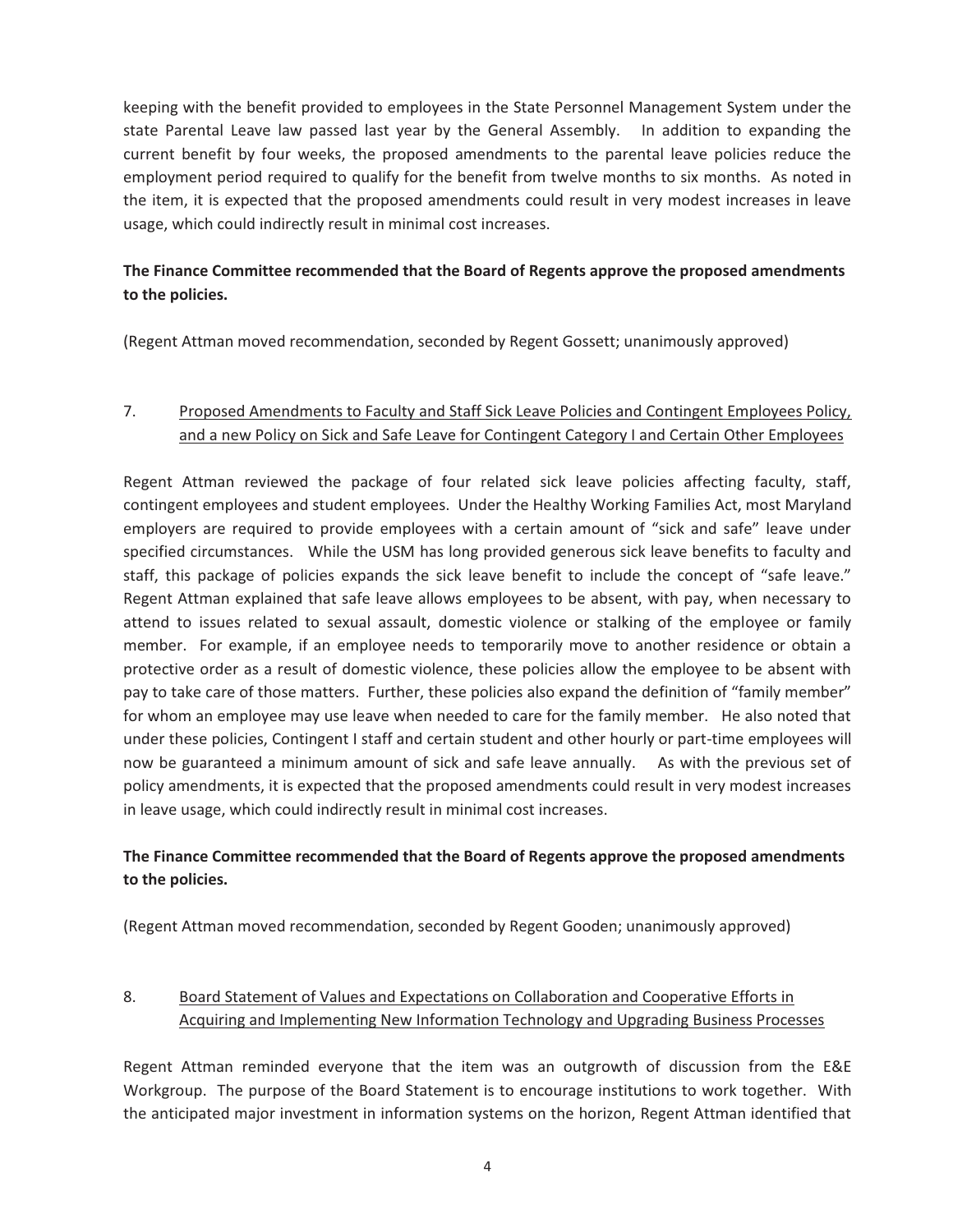it was a huge opportunity for institutions to take advantage of "systemness." The Board statement includes guidance for institutions to further define the regents' expectations, a governance structure overseen by USM, and it sets a May 2020 deadline for institutions to develop plans for modernization and upgrading of business processes. There will be required periodic reporting by the System Office on institutional plans and actions undertaken toward collaborative transformation.

# **The Finance Committee recommended that the Board of Regents adopt the Statement of Values and Expectations on Collaboration and Cooperative Efforts in Acquiring and Implementing new Information Technology and Upgrading Business Processes.**

(Regent Attman moved recommendation, seconded by Regent Gooden; unanimously approved)

# 9. Proposed FY 2020 Contract between the University of Maryland, Baltimore and the University of Maryland Medical System Corporation

Regent Attman explained that Section 13-306 of the Education Article of the State of Maryland requires that the annual contract be submitted to the Board of Regents, upon recommendation of the UMB president, for consideration, any modification, and approval. This is a direct arrangement. The contract text has been reviewed and approved by the Office of the Attorney General for form and legal sufficiency. Regent Attman then invited to Ms. Rhodes, vice president and chief business officer at UMB to address the committee. Ms. Rhodes stated that agreement results in a net transfer of \$144 million to the University. The differential of \$5.5 million is related to the cost of the COLA. While much of the contract pertains to the School of Medicine, there are also smaller transfer figures for the schools of Dentistry and Pharmacy. She added that the agreement is reached through a very collaborative process. Regent Gooden noted this seemed very consistent with the law. Regent Gossett added that a brief overview in the future might be useful. Ms. Rhodes responded that she would be happy to provide a high level summary as requested, as well as a little more detail for the upcoming Board meeting.

# **The Finance Committee recommended that the Board of Regents authorize the President of UMB to execute the Annual Contract for FY 2020.**

(Regent Attman moved recommendation, seconded by Regent Pope; unanimously approved)

#### 10. University of Maryland, Baltimore: Tuition Schedule for New MS Program

The program, a Masters in Medical Cannabis Science and Therapeutics within the School of Pharmacy, will be offered beginning in the fall of 2019, at the Universities at Shady Grove. It is a 30-credit graduate program that will include both face-to-face and online instruction. The program is awaiting final approval from MHEC. In response to a question regarding possible federal funding-legal issues*,* Dr. Jarrell, executive vice president, provost, and dean of the Graduate School, stated that this is purely an educational program. He explained that the Office of the Attorney General has clearly delineated what can and cannot be taught. This program was created in response to a large demand for a very specific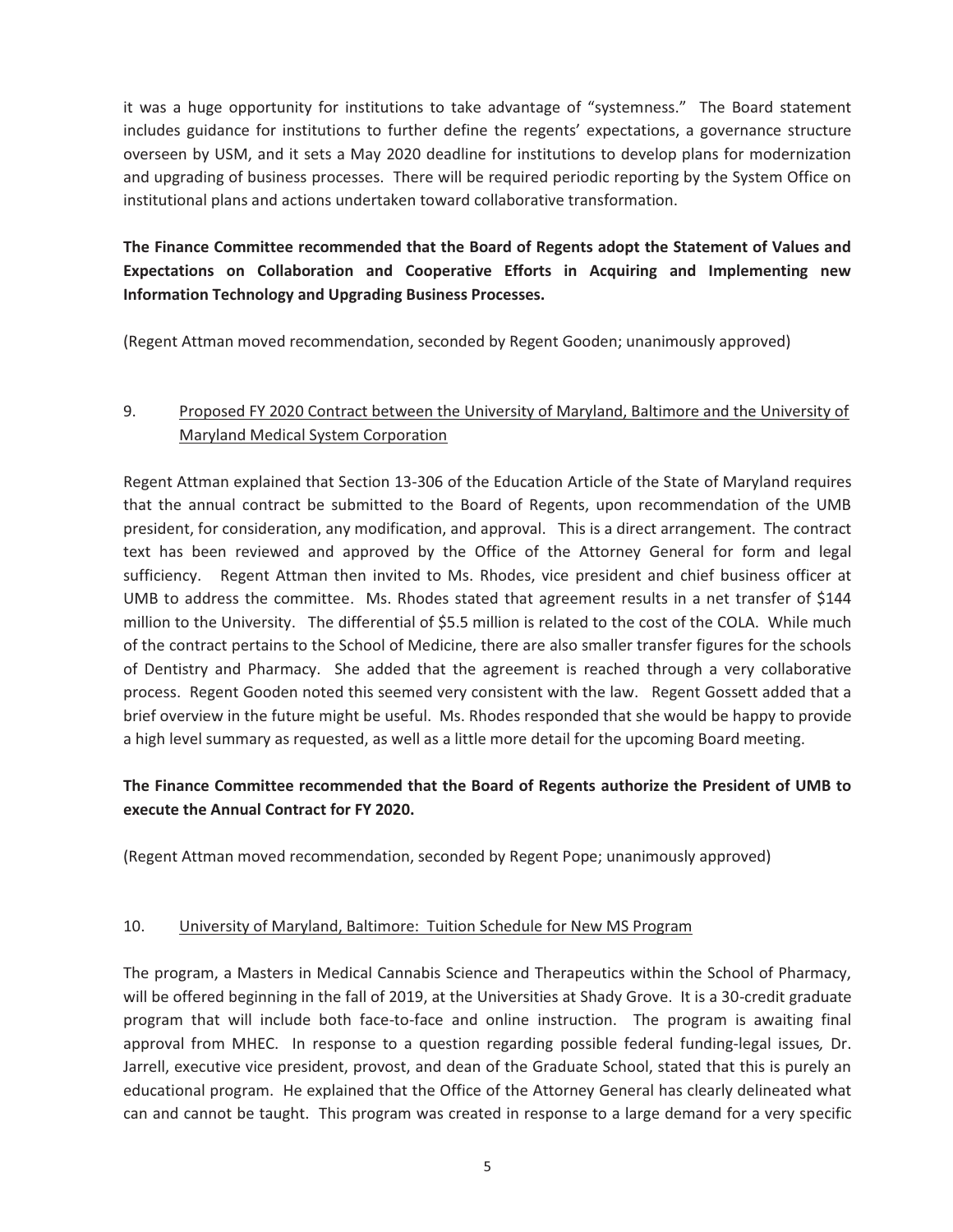need. Ms. Rhodes added that the Dean of the Pharmacy School has done extensive research regarding the workforce development needs. The UMB representatives were asked if they could provide more information to the committee members.

## **The Finance Committee recommended that the Board of Regents approve the tuition and fees rates for new the MS in Medical Cannabis Science and Therapeutics program as submitted.**

(Regent Attman moved recommendation, seconded by Regent Gooden; unanimously approved)

### 11. Towson University: Proposal for Undergraduate Differential Pricing

Regent Attman stated that Towson University is seeking approval for a market-based, differential pricing limited to three areas of study: College of Business and Economics, Department of Nursing, and the Department of Information and Computer Science. The new pricing model would impact junior and senior level students, who would pay the annual standard tuition and mandatory fees *plus* the differential pricing. Regent Attman noted that according to the proposal, all current students would be "grandfathered" and therefore will not be subject to the differential pricing. A phase-in period over 3 years would allow there to be advanced communications with staff, students and parents. The first students under the new pricing plan would be transfer students starting in January of 2020. The full phase-in is set to begin in 2021. The differential charge will be capped at a maximum of \$3,000 per student, and will be course-based versus major-based. The new revenue from the differential rate will generate between \$4.2M and \$5.0M annually once fully implemented. The revenue will be invested in financial aid as well as to enhance educational quality and national competitiveness. Towson anticipates an increase in its nursing program production as they are not currently able to meet the demand with the limited nursing faculty. The increase in revenue will allow the University to recruit and retain additional nursing faculty. Regent Attman asked Mr. Lowenthal, vice president and CFO, to address the financial aid component of the proposal. Mr. Lowenthal offered that 18% of the new revenue will be dedicated to financial aid. He explained that they will carefully track these classes and will work closely with the financial aid office—providing more resources if needed.

**The Finance Committee recommended that the Board of Regents approve for Towson University the proposed Undergraduate Differential Pricing as described in the item; and, authorize an exception to the Board of Regents Policy on Tuition-VIII 2.01 as permitted in Section II.B.1 of the policy. Furthermore, the University shall provide an annual report to the Board of Regents that reflects the benefits and challenges of implementing tuition differential to the select programs.** 

(Regent Attman moved recommendation, seconded by Regent Gooden; unanimously approved)

#### 12. Salisbury University: Bridge Loan to Ward Foundation

Regent Attman summarized the request. The item is the result of a finding in the work of the legislative auditor at Salisbury University relating to monies extended to the Ward Museum that did not meet the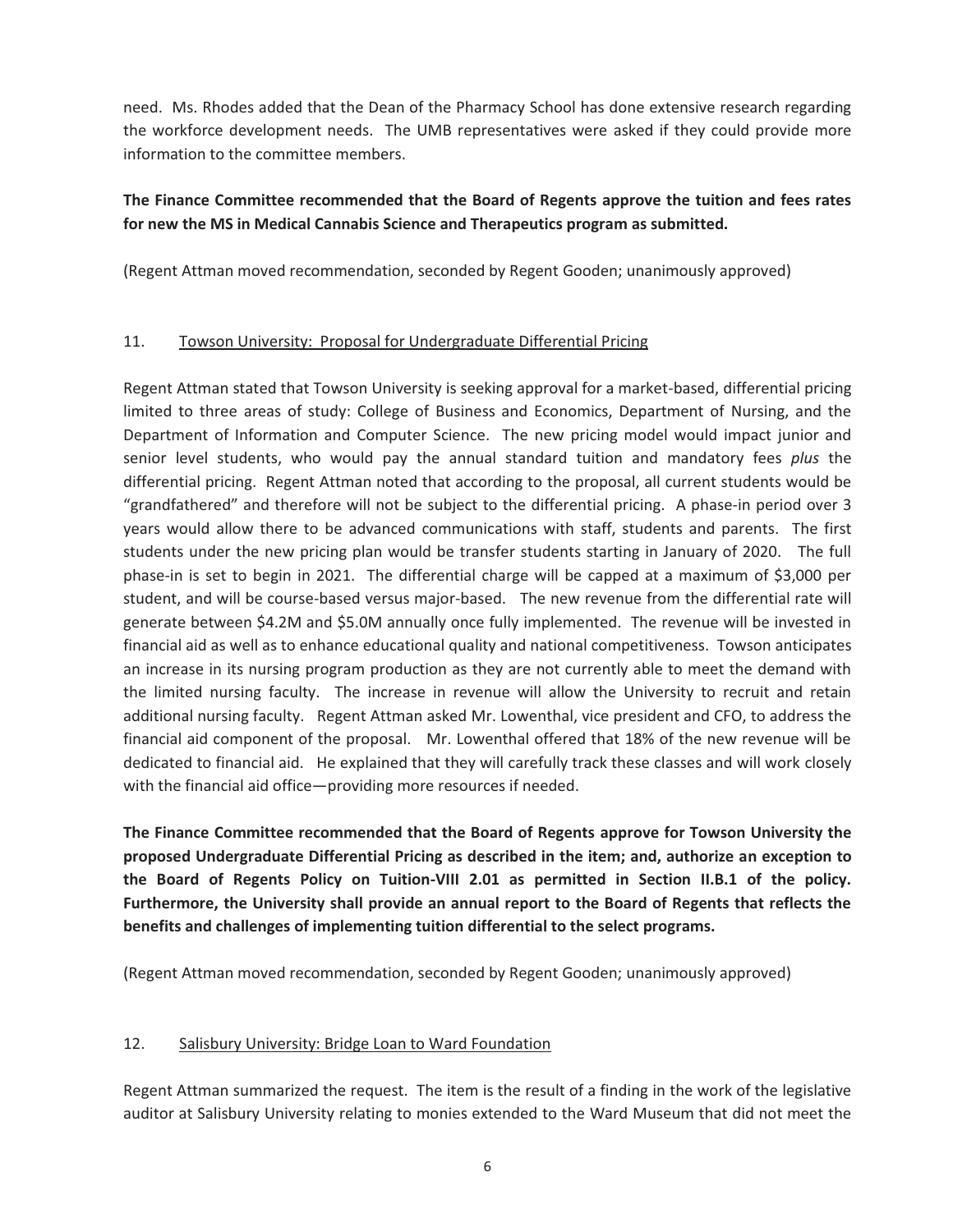requirements of the Board policy on Affiliated Foundations. By way of background, Regent Attman shared that the Ward Museum was reorganized in 2000, under an agreement where the building and collection were transferred to Salisbury University, and the University agreed to provide some amount of annual operating support to the Museum. The Ward Museum was recognized as an affiliated foundation that year. The Board of Regents policy on Affiliated Foundations requires Board approval for transfers of cash to an affiliated foundation. The legislative auditors have recommended that Salisbury University seek retroactive approval for the arrangement, and Salisbury would like approval to forgive nearly \$380,000 of the borrowed amount as well. Regent Attman stated the Regents take these findings seriously and would have preferred a full repayment. He pointed out that it was a clear violation of Board policy to provide this bridge loan. That said, due to collectability issues, he understood the need to seek authorization for Salisbury to proceed with forgiveness of the loan balance. He then asked Mr. Pasquariello, associate VP of administration and finance, to address the committee. Mr. Pasquariello indicated that he was unsure how the University missed the requirement of seeking the Board's approval for the loan. He said that the SU Foundation usually fundraised \$150,000 annually; however, they ran into fundraising issues and at this point it was unlikely that they would be able to raise enough to repay the amount owed. Following a discussion that included the possibility of extending the loan terms/period of collection, the Museum's ability to raise the needed funds as well as remain a viable entity, the committee determined that more University staff work was necessary and that the matter would be tabled.

(Regent Gossett moved recommendation, seconded by Regent Pope)

**There was no action taken on this item.** 

# 13. University of Maryland, College Park: Creation of Business Entity to Lease, Improve and Operate Existing Space to Support Biotechnology Research and Workforce Development

Regent Attman stated that the University is seeking to establish a not-for-profit corporation to support sponsored program work with funding that cannot be granted to a governmental entity, such as USM institutions. The grant funding in question is associated with the University's role in a public-private partnership funded by NIST through the University of Delaware in collaboration with the state of Maryland's Department of Commerce, Montgomery County, and the State's Maryland Economic Development Authority Fund, or MEDAF. He elaborated that MEDAF funds cannot be granted to the University. The new affiliated corporation, named B-TERP, is expected to receive as much as \$2.2M to upgrade an existing mock Good Manufacturing Practice facility. The University has agreed to restrict the grant activities of B-TERP to accepting grants for the facility that the University cannot. Because university staff and researchers will be involved in the management and operation of B-TERP, the University will seek some level of review by the State Ethics Commission of the arrangements and controls put in place to mitigate and manage potential conflicts of interest.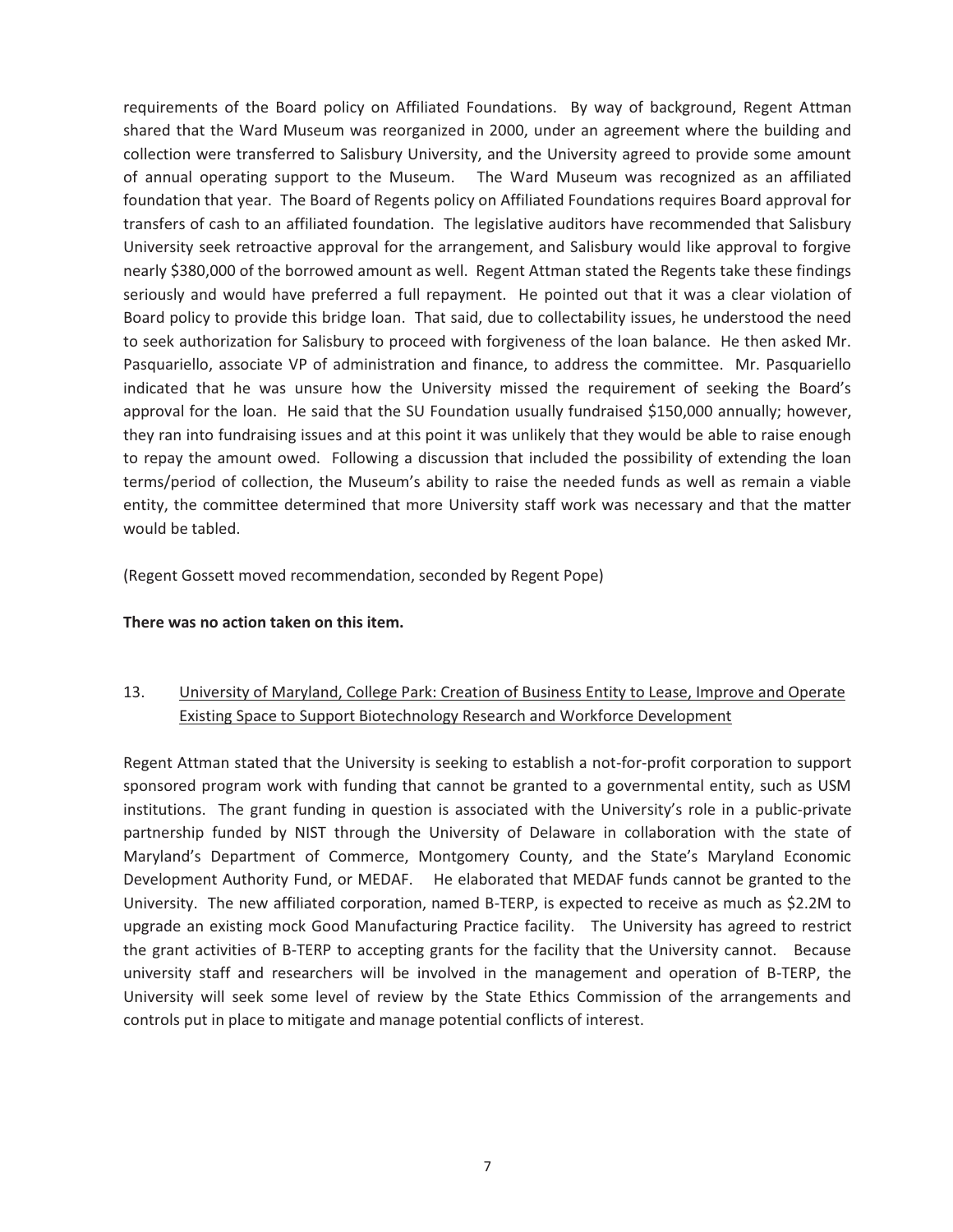**The Finance Committee recommended that the Board of Regents approve the creation of B-TERP conditioned upon (i) review of the Maryland State Ethics Commission, and (ii) B-TERP will not seek grants that could be awarded directly to the University, with the exception of leveraging NIIMBL matching funds for the New mGMP Facility.** 

(Regent Attman moved recommendation, seconded by Regent Gossett; unanimously approved)

### 14. University of Maryland, Baltimore: Purchase of Steam Services

Regent Attman provided a summary of the request. The University is seeking approval to enter into a sole-source, twenty-year contract with Veolia Energy Baltimore Heating, LLP for the provision of steam services to the campus at an estimated cost of \$118 million. The University also reserves the exclusive right to exercise two five-year renewal options. The University requires steam as source of heating and for its process loads, and has relied on steam services for the past seventy years. In response to a request from Regent Fish, Ms. Rhodes indicated that she would check to see if any leadership at Veolia were major donors to the University, or involved in its boards or foundations.

# **The Finance Committee recommended that the Board of Regents approve for the University of Maryland, Baltimore the award of the steam contract consistent with the University System of Maryland Procurement Policies and Procedures.**

(Regent Attman moved recommendation, Regent Pope seconded, unanimously approved)

### 15. 2019 USM Dashboard Indicators

The report was accepted for information purposes.

### 16. USM Capital Projects: Periodic Status Report

The report was accepted for information purposes.

The meeting was adjourned at 12:11 p.m.

Respectfully submitted,

 Gary L. Attman Chair, Committee on Finance